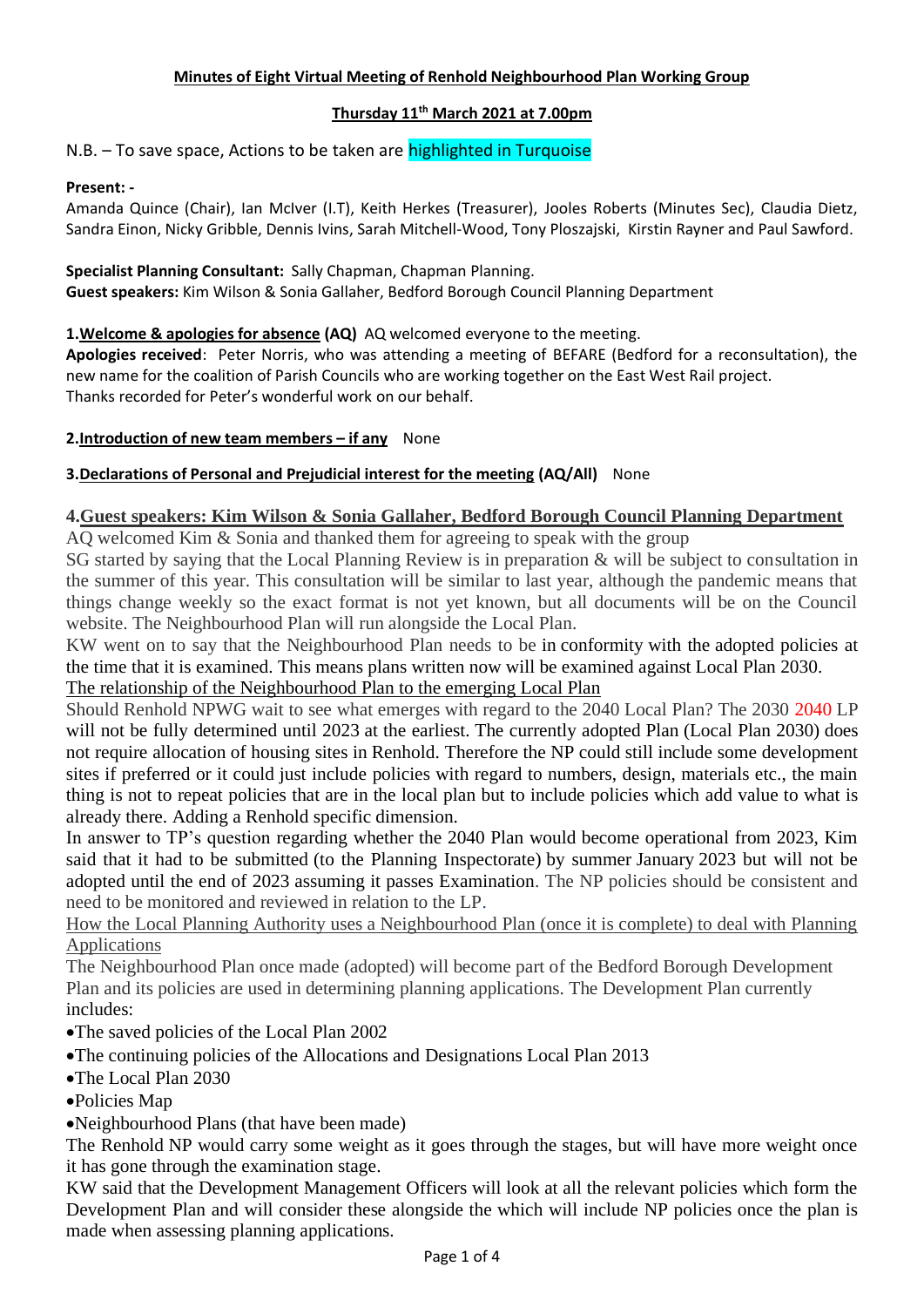For the Neighbourhood Plan, the examiners tend to be retired planning experts, who will fully look at the evidence including the consultation responses & will write a report. They may suggest some minor changes, i.e., wording, some criteria changes, for example if policies just repeat the LP. The Mayor then has to make the an Executive decision to agree & accept the examiners' report, agree the Plan and move it forward to referendum. The whole Parish are invited to vote, with 50% of those who voted being in favour needed for the Plan to be made.

IM asked whether the examiners would pay a visit to the village. Once the Regulation 16 submission consultation is finished, all the documents are sent to the examiner who will ask questions, usually giving the P.C. two weeks to respond, and then an unaccompanied site visit will take place. BBC employs a consultant company, IPE, who organise the examiners who tend to be retired planning experts. The P.C will be sent a short C.V. of the available examiners and RNPWG will be able to choose, probably from three.

AQ asked whether BBC look over the Plan before it is sent to IPE and was told yes, BBC check certain things which are in the documents and that all the necessary documents are included, but RNPWG are lucky as SC will ensure everything complies before it goes to BBC. Kim suggested that the draft can be sent to BBC for comment, which will include suggestions & feedback from the people who will be using the policies. BBC provide a list of what documents are required to support the NP.

CD enquired whether BBC like to see individual policies as the Plan progresses, or as a bundle. It is best to send a bundle, but the content can be brief.

KH enquired what cost will be covered by BBC & was told all such things as leaflets, ballot papers, polling cards at Regulation 16 submission will be paid by BBC. RNP need to fund Regulation 14.

SC asked whether Development Management staff at BBC will have been trained to understand how Neighbourhood Plans work, as she has experience of other Councils where this was not the case. KW said that so far they have not had an issue, and the comments would come from BBC through the planning policy team anyway. SG agreed saying that as the Plan goes through, the planning policy team who collate comments from the various internal officers vets it all. They are there to offer helpful comments, but RNPWG do not have to use the advice given, they will be recommendations only, and comments are made with the aim of creating an effective Plan and policies.

SG asked that 4-6 weeks' notice be given to BBC when requesting advice, particularly in relation to the Draft Plan, so that they can coordinate staff, but again SC will ensure that RNP meets all requirements.

KW & SG were thanked for their time, and invited to stay for the rest of the meeting should they so wish. CD was thanked for suggesting that they be involved at this early stage, which had proved very useful.

## **5.Review of Minutes of 7th Meeting of RNPWG and Matters Arising (AQ)**

Everyone confirmed that they had received the Minutes, and there were no matters arising

## **6.Update on progress with the P.C./N.P. website (IM)**

The P.C. have taken over the whole issue of the website, allowing a significant section for the NP. Following a full market analysis 5 companies were selected based not just on price, but also functionality, appearance and the cost to keep it updated. A poll of all Parish Councillors was carried out, and Robbie Bays of Bays Media was chosen. It is a local company & Robbie Bays is very approachable and fits all the criteria based on value for money. The P.C. resolved to work with Robbie on the basis that RNPWG pays for its section, and the P.C. pays the bulk. A .gov.uk domain has been purchased – the Clerk to Stondon P.C. has been very helpful – and although there is now something on the new website to see, it is not quite ready to be distributed for opinions. Robbie has come forward with ideas, photos have been provided to him, and he is transferring some information across from the existing P.C. website. The new website will be linked to the Facebook site which IM had already purchased & Robbie will update this as well. AQ thanked IM and said that Robbie is a good co-creator making a powerful team.

## **7.Initial results of G.I. Survey (KH)**

Having done all the leg work for the survey with regard to leaflets & collection boxes it has now been taken out of our hands. Responses in paper form were relatively low, with a reasonable number using the on-line form. The total number of responses, from the 1400 households in the village, was 88. KH felt, as did obviously some of those in attendance at this meeting, that this was disappointing, but Cliff Andrews has said that it is actually very good, with other P.C. surveys receiving far fewer responses. Very little information from the survey is yet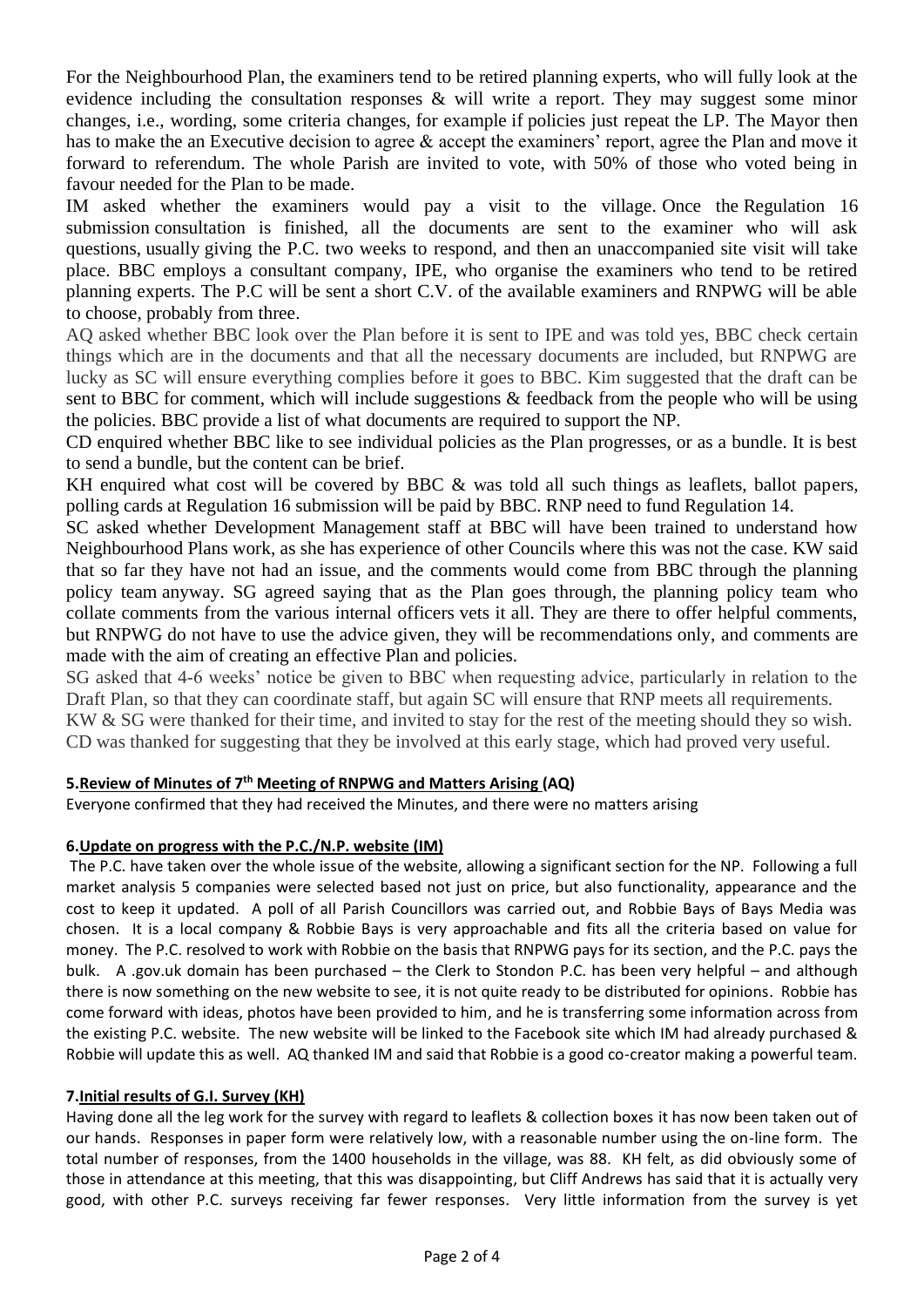available. Information from the paper copies is being uploaded and an analysis is being done, with the results being available for the April meeting of RNPWG

NG questioned whether 88 responses is enough for a sound analysis, and was told that CA has said that the number is not as vital as having responses from a good cross section of the community, i.e. not all from one area of the village.

KR said that CA will write a draft report and then the draft results can be published by RNPWG for people to say whether they think the aspirations identified are a good thing, or a bad thing. There will still be the second opportunity to give your opinion, so do not worry too much, it will very much depend what people have said on the survey.

AQ reminded everyone that the meeting on  $15<sup>th</sup>$  April is designated for the results of the survey, but if they are received before that date they will be circulated to the Group.

**8.Project progress view (AQ/All)** AQ pointed out that in view of the fact that she, IM,KH & NG are very busy with other P.C. matters that a lot has been achieved: the Neighbourhood Area, which includes the whole parish, has been designated, funding has been secured from Locality, TP has provided an analysis of the evidence base and has analysed the results from the initial resident survey to identify key themes, a flyer has been distributed to keep all residents up to speed with the recent Call for Sites and the East West Rail Route E corridor, the vision and objectives had been drafted, a website provider has been secured, Terms of Reference have been written and the GI plan is underway. The Group were asked who had received the Terms of Reference (copy attached to these Minutes) and IM confirmed that only one member had not been sent these, and he would do this without delay IM. These have to be passed at the next full P.C. meeting on Wednesday March  $17^{\text{th}}$ . Everyone was asked to look at them and make comment should they so wish before then. AQ said that NPWG also need to be aware of the P.C. Code of Conduct, **IM** to distribute.

SC suggested that the last line in the Terms of Reference should read "may be dissolved" rather than "will be dissolved" by the Parish Council, as this leaves things open for a review if needed. The NP should be monitored every 5 years and then reviewed if something is triggered. The Working Group can be completely inactive, but they will still be there if needed.

**9.Sally Chapman – next steps (SC/All)** SC said that the first part has been completed, and now is the time to start bringing together information on the various aspects of the Plan. People responsible for sections of the Plan need a shared drive. IM said he is aware of this and will be working on it IM. SC continued that the main focus is to get the GIP finalized & endorsed by the P.C. The Housing Needs Survey will also run in parallel – it is all about gathering information together. CD has done a lot of work on Gaps Policy– high quality, sustainable buildings – and this needs to be put into the shared folder so that everyone knows where this information can be found.

The second part. AQ asked if it was realistic to set up housing needs analysis for May. SC said yes as BedsRCC are doing that. It is a different type of questionnaire and SC would not expect to get too many replies.

Call for Sites has to be applied for by the P.C. and a technical package can be provided by Locality. They would look at what RNPWG are looking for, i.e., small scale development, affordable housing etc. This is quite a complicated work stream.

AQ asked whether money for AECOM is separate from Housing Needs, & SC said yes and this should be applied for via Locality at the same time.

What needs to be done now:-

The bringing together of a structured document:-

Spacing between the Ends has been covered.

Landscape/character assessment needs more information, just mentioning the Ends is not enough. These and views would all tie up together in one policy area.

Biodiversity, landscapes, public access all tie up together. TP offered to take on the tasks relating to biodiversity & landscapes & to put the information into the shared drive. SC to send a link to Bedford Borough Council with regard to landscapes to IM, who will forward it on to TP. KR said that Landscapes Character Assessment will be part of that.

Historic information etc will be required, more than just what is in the GIP. IM said that some work is being done, almost as a subcontractor to BRCC, by BMRC. KR suggested that information in relation to endangered animals etc. comes from a different body. BMRC covers the cost of OS map licenses. TP said that the biological records information was very out of date, with no mention of the key species in the Parish, and there is no up to date analysis. TP offered to work on this.